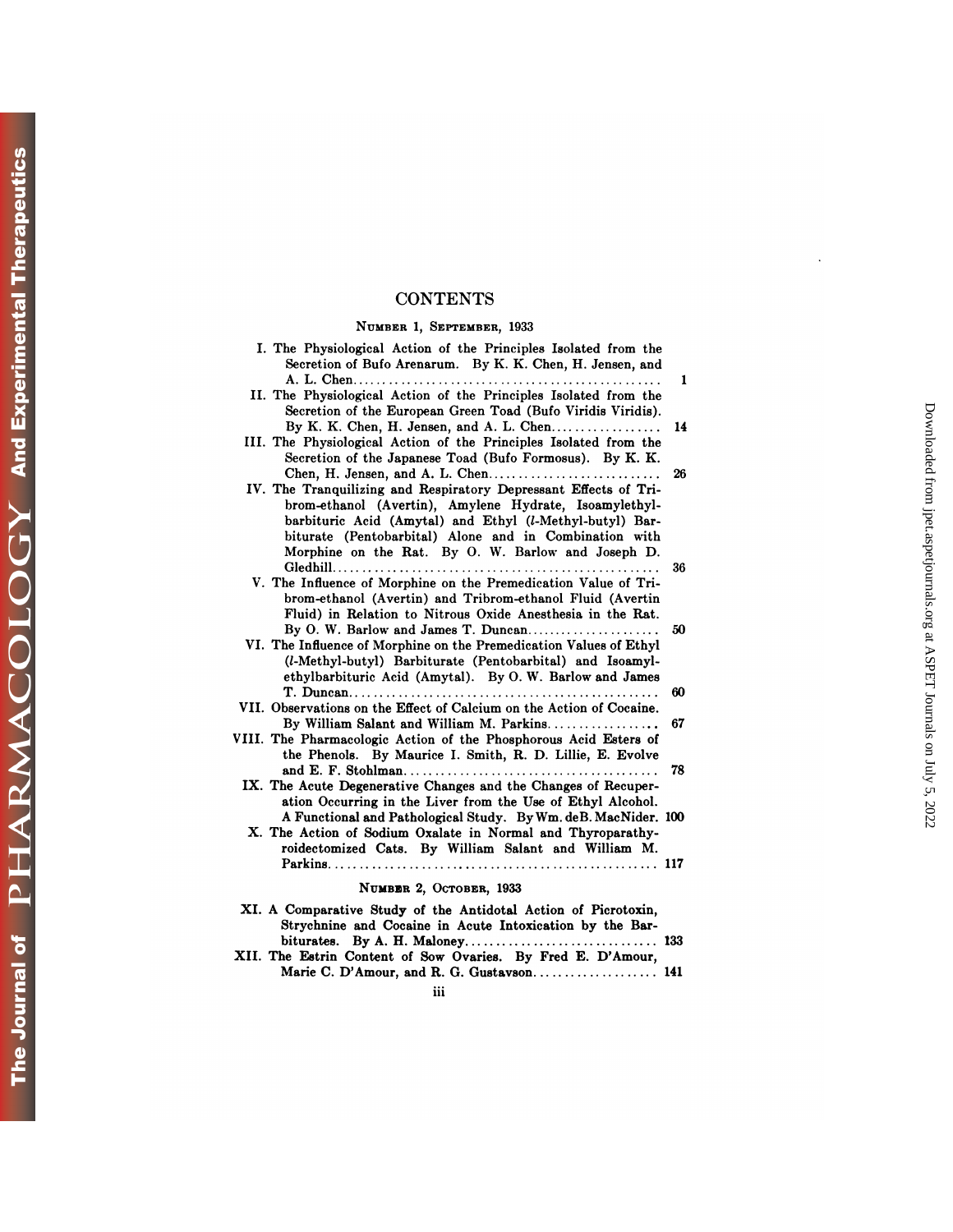## iv CONTENTS

| <b>CONTENTS</b>                                                                                                                                                                             |  |
|---------------------------------------------------------------------------------------------------------------------------------------------------------------------------------------------|--|
|                                                                                                                                                                                             |  |
| XIII. Effects of Estrin and Other Hormones upon Pregnancy. By<br>F. E. D'Amour, Marie C. D'Amour and R. G. Gustavson 146                                                                    |  |
| XIV. On the Excretion of Uric Acid and Urates by the Bird. By E.<br>Gordon Young and Nicholas B. Dreyer 162                                                                                 |  |
| XV. An Artificial Heart for Dogs. By O. S. Gibbs 181                                                                                                                                        |  |
| XVI. Miscellaneous Actions of Dinitrophenol. Repeated Adminis-<br>trations, Antidotes, Fatal Doses, Antiseptic Tests and Actions<br>of Some Isomers. By M. L. Tainter and W. C. Cutting 187 |  |
| XVII. The Action of Cocaine on the Intestine. By Frederick Bernheim. 209                                                                                                                    |  |
| XVIII. The Seat of the Emetic Action of Pilocarpine. By Nathaniel                                                                                                                           |  |
| XIX. Some Effects of Posterior-lobe Pituitary Extract upon the Serum<br>and Urine of Normal Dogs. By A. R. McIntyre and R. F.                                                               |  |
| XX. The Site of the Antidiuretic Action of Pituitary Extract. By                                                                                                                            |  |
| W. W. Burgess, A. M. Harvey and E. K. Marshall, Jr.  237                                                                                                                                    |  |
| XXI. Further Studies Concerning the Action of Diuretics upon the<br>Aglomerular Kidney. By Raymond N. Bieter 250                                                                            |  |
| NUMBER 3, NOVEMBER, 1933                                                                                                                                                                    |  |
| XXII. Sodium Iodobismuthite (Iodobismitol): Muscular Absorption of                                                                                                                          |  |
| Bismuth. By P. J. Hanzlik and J. B. Spaulding 257<br>XXIII. Studies in Cancer Chemotherapy. XI. The Effect of CO, HCN,<br>and Pituitrin upon Tumor Growth. By I. C. Maxwell and             |  |
| Fritz Bischoff. With the Technical Assistance of Henry                                                                                                                                      |  |
| XXIV. Further Studies on the Pharmacology of Acetyl- $\beta$ -methylcholine<br>and the Ethyl Ether of $\beta$ -Methylcholine. By J. H. Comroe, Jr.                                          |  |
| XXV. Irritation and Toxicity of Sodium Iodobismuthite (Iodobismitol)<br>Prepared with Propylene Glycol and Diethylene Glycol. By                                                            |  |
| P. J. Hanzlik, H. G. Mehrtens and J. B. Spaulding 300<br>XXVI. Myocarditis Produced Experimentally in Rabbits by Drugs.                                                                     |  |
| By Charles M. Gruber, Isaac Y. Olch and Brian Blades 306<br>XXVII. Studies of Morphine, Codeine and Their Derivatives. III. Mor-                                                            |  |
| phine Methochloride and Codeine Methochloride. By Nathan                                                                                                                                    |  |
| XXVIII. A Brief Study of the Anesthetic Action of a Series of Naphthalene                                                                                                                   |  |
| Derivatives. By Merl E. Fisk and Frank P. Underhill 329                                                                                                                                     |  |
| XXIX. Some Responses of the Cat's Uterus, In Situ, to Adrenaline,<br>Quinine, Morphine and Pituitary Extract. By N. B. Dreyer                                                               |  |
| XXX. Studies on Coronary Circulation. II. The Effect of Ephedrine<br>on the Coronary Circulation. By O. O. Stoland and A. M.                                                                |  |
|                                                                                                                                                                                             |  |
| XXXI. Standardisation of Dosage of Sodium Ethyl (l-Methyl-butyl)<br>Barbiturate (Nembutal) for Anaesthesia in Cats and Dogs.                                                                |  |
|                                                                                                                                                                                             |  |

 $\sim$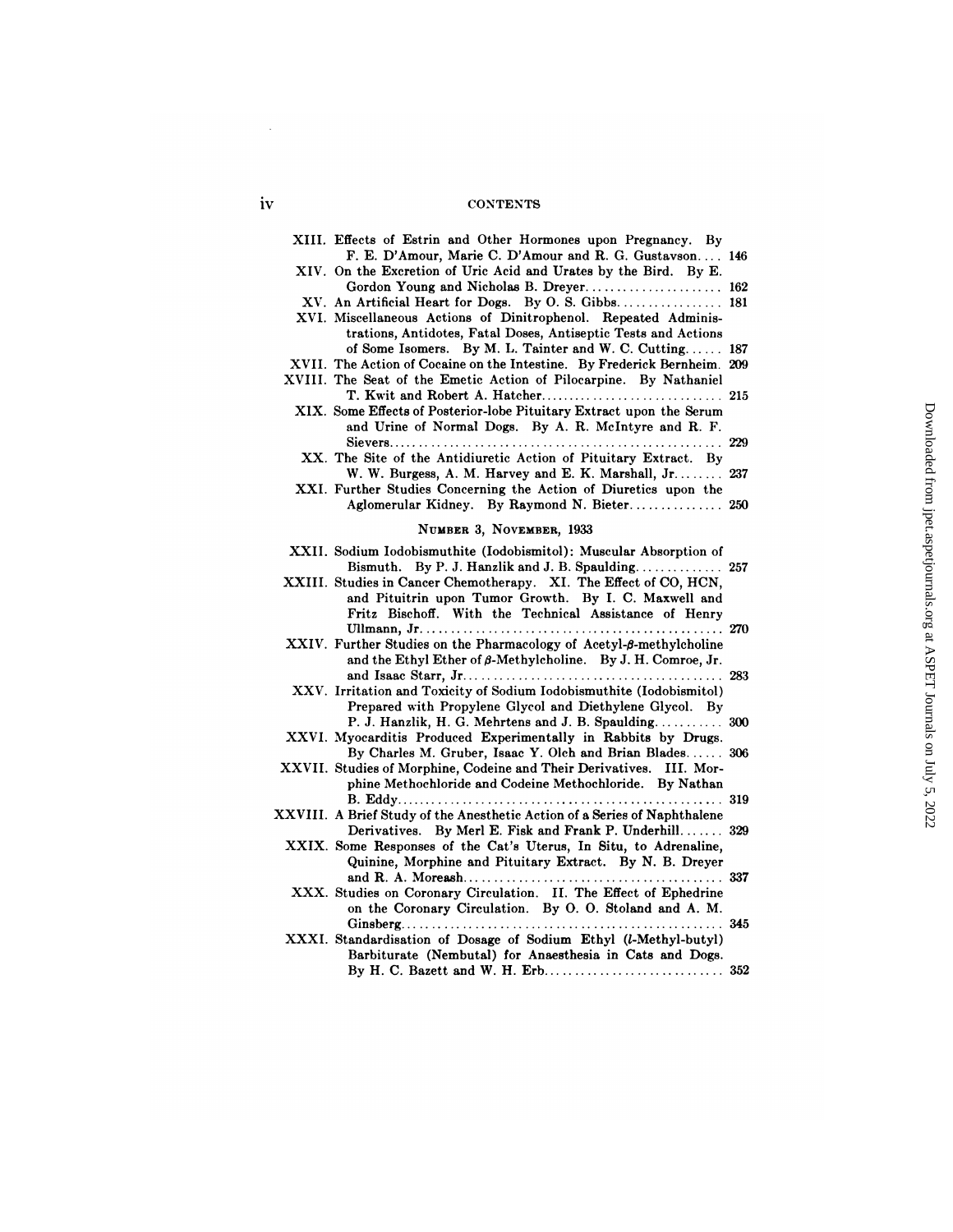### CONTENTS V

| <b>CONTENTS</b>                                                                                                                                                                                                                                                         | V |
|-------------------------------------------------------------------------------------------------------------------------------------------------------------------------------------------------------------------------------------------------------------------------|---|
| XXXII. The Influence of Ephedrine Sulphate on the Reflexes of Spinal<br>Monkeys. By C. F. Jacobsen and Margaret A. Kennard 362                                                                                                                                          |   |
| XXXIII. The Secretion of the Posterior Lobe of the Hypophysis after the<br>Administration of Drugs. By Alexander Simon 375                                                                                                                                              |   |
| NUMBER 4, DECEMBER, 1933                                                                                                                                                                                                                                                |   |
| XXXIV. The Reaction of the Oviduct of the Skate to Certain Autonomic                                                                                                                                                                                                    |   |
|                                                                                                                                                                                                                                                                         |   |
| XXXV. The Question of Elimination of Barbituric Acid Derivatives in<br>the Urine with Special Reference to Iso-amyl Ethyl Barbituric<br>Acid (Sodium Amytal) and <i>l</i> -Methyl-butyl Ethyl Barbituric<br>Acid (Pentobarbital Sodium). By H. A. Shonle, A. K. Keltch, |   |
| XXXVI. Studies of the Effect of Ultraviolet Rays on Nicotine. By V. A.                                                                                                                                                                                                  |   |
| XXXVII. The Bradycardia Caused by Sympathomimetic Drugs. By                                                                                                                                                                                                             |   |
| Lawrence Terry and Howard C. Peters 428                                                                                                                                                                                                                                 |   |
| XXXVIII. Studies of Chronic Morphine Poisoning in Dogs. V. Recovery<br>of Morphine from the Tissues of Tolerant and Non-tolerant                                                                                                                                        |   |
| Animals. By O. H. Plant and I. H. Pierce 432<br>XXXIX. On the Absorption of Insulin from the Intestinal Tract. By                                                                                                                                                       |   |
| David Campbell and Thomas N. Morgan 450                                                                                                                                                                                                                                 |   |
| XL. On the Hyperglycaemic Action of Certain Drugs. By David                                                                                                                                                                                                             |   |
| Campbell and Thomas N. Morgan 456<br>XLI. The Influence of Caffeine on the Effects of Acetanilid. By J. A.                                                                                                                                                              |   |
|                                                                                                                                                                                                                                                                         |   |
| XLII. Studies on Calcium. IX. Further Observations on Acute<br>Thrombo-phlebitic Edema. By Arnold L. Lieberman and                                                                                                                                                      |   |
|                                                                                                                                                                                                                                                                         |   |
| XLIII. An Experimental Investigation on the Treatment of Toxaemia.                                                                                                                                                                                                      |   |
| XLIV. The Physiological Action of the Principles Isolated from the                                                                                                                                                                                                      |   |
| Secretion of the South African Toad (Bufo Regularis). By                                                                                                                                                                                                                |   |
| XLV. The Physiological Action of the Principles Isolated from the                                                                                                                                                                                                       |   |
| Secretion of the Jamaican Toad (Bufo Marinus). By K. K.                                                                                                                                                                                                                 |   |
|                                                                                                                                                                                                                                                                         |   |
| XLVI. A Study of the Poisonous Secretions of Five North American<br>Species of Toads. By K. K. Chen and A. Ling Chen 526                                                                                                                                                |   |
| XLVII. The Parotid Secretion of B. Bufo Gargarizans as the Source of                                                                                                                                                                                                    |   |
| Ch'an Su. By K. K. Chen and A. Ling Chen 543<br>XLVIII. The Active Grouping in the Molecules of Cino- and Marino-                                                                                                                                                       |   |
| bufagins and Cino- and Vulgaro-bufotoxins. By K. K. Chen                                                                                                                                                                                                                |   |
|                                                                                                                                                                                                                                                                         |   |
| XLIX. Similarity and Dis-similarity of Bufagins, Bufotoxins, and<br>Digitaloid Glucosides. By K. K. Chen and A. Ling Chen 561                                                                                                                                           |   |
|                                                                                                                                                                                                                                                                         |   |
|                                                                                                                                                                                                                                                                         |   |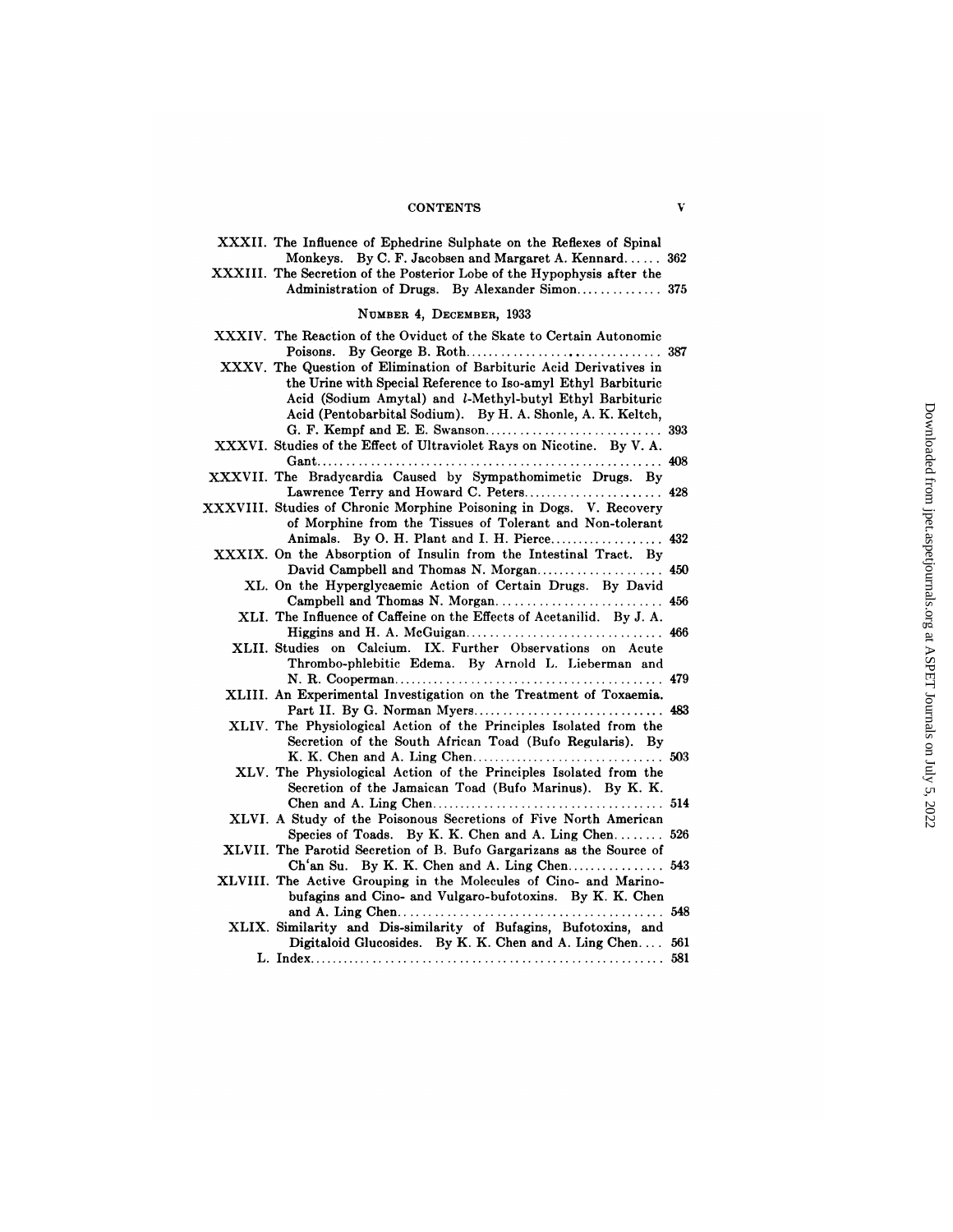## ILLUSTRATIONS

| <b>ILLUSTRATIONS</b>                                                        |    |                                                                     |
|-----------------------------------------------------------------------------|----|---------------------------------------------------------------------|
| Electrocardiographic changes caused by areno-bufagin $(Fig.1)$              | 5  |                                                                     |
|                                                                             | 9  |                                                                     |
| Crystalline forms of four different bufagins (Fig. 1)                       | 17 |                                                                     |
| Electrocardiographic changes caused by virido-bufagin (Fig. 2)              | 19 |                                                                     |
|                                                                             | 32 |                                                                     |
|                                                                             | 40 |                                                                     |
|                                                                             | 41 |                                                                     |
|                                                                             | 53 |                                                                     |
|                                                                             | 61 |                                                                     |
| Effect of calcium on action of cocaine (Fig. 1)                             | 68 |                                                                     |
|                                                                             | 69 |                                                                     |
|                                                                             | 71 |                                                                     |
|                                                                             | 83 | Downloaded from jpet.aspetjournals.org at ASPET Journals on July 5, |
|                                                                             | 84 |                                                                     |
|                                                                             | 90 |                                                                     |
|                                                                             | 90 |                                                                     |
|                                                                             | 91 |                                                                     |
|                                                                             |    |                                                                     |
|                                                                             |    |                                                                     |
|                                                                             |    |                                                                     |
|                                                                             |    |                                                                     |
|                                                                             |    |                                                                     |
|                                                                             |    |                                                                     |
|                                                                             |    |                                                                     |
|                                                                             |    |                                                                     |
|                                                                             |    |                                                                     |
|                                                                             |    |                                                                     |
|                                                                             |    |                                                                     |
|                                                                             |    |                                                                     |
|                                                                             |    |                                                                     |
| Influence of dinitrophenol on the respiratory depression caused by morphine |    | . 2022                                                              |
|                                                                             |    |                                                                     |
| ---- of morphine sulphate on the increases in respiration and temperature   |    |                                                                     |
|                                                                             |    |                                                                     |
|                                                                             |    |                                                                     |
|                                                                             |    |                                                                     |
|                                                                             |    |                                                                     |
| Charts of typical experiments illustrating action of pitression on water    |    |                                                                     |
|                                                                             |    |                                                                     |
| Schematic representation of the nephron of the fresh water fish, amphibian, |    |                                                                     |
|                                                                             |    |                                                                     |
| vii                                                                         |    |                                                                     |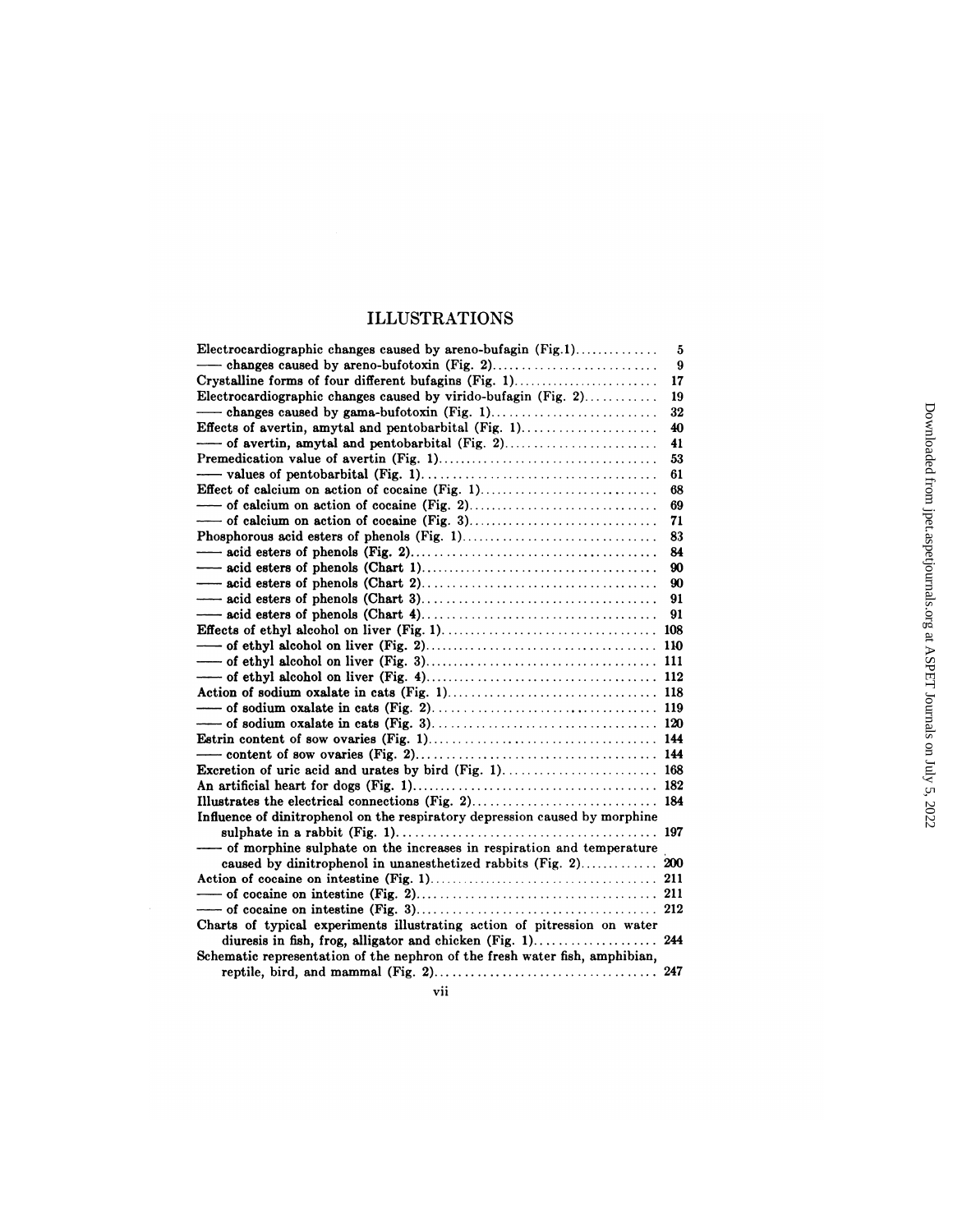| viii<br><b>ILLUSTRATIONS</b>                                                                  |     |
|-----------------------------------------------------------------------------------------------|-----|
| Action of diuretics on aglomerular kidney (Fig. 1) 252                                        |     |
|                                                                                               |     |
|                                                                                               |     |
|                                                                                               |     |
| Muscular absorption of bismuth after therapeutic doses of iodobismitol in                     |     |
|                                                                                               |     |
| Action of the ethyl ether of $\beta$ -methylcholine (left) and of acetyl- $\beta$ -methyl-    |     |
| choline (right) on heart, blood pressure and pulse rate $(Fig. 1)$                            | 285 |
| -of acetyl-β-methylcholine on heart, hind leg volume, blood pressure and                      |     |
|                                                                                               | 286 |
| -- of acetyl-β-methylcholine on the perfused isolated cat's heart (Fig. 3) 287                |     |
| -- of acetyl- $\beta$ -methylcholine applied locally inside the gastrointestinal              |     |
|                                                                                               | 290 |
| $\overline{\phantom{a}}$ of acetyl- $\beta$ -methylcholine on a loop of rabbit ileum (Fig. 5) | 292 |
| --- of acetyl-β-methylcholine on a loop of rabbit colon (Fig. 6)                              | 292 |
| $\overline{\phantom{a}}$ of acetyl- $\beta$ -methylcholine on the bronchi (Fig. 7)            | 295 |
| Effect of a subcutaneous injection of acetyl- $\beta$ -methylcholine on heart, leg            |     |
|                                                                                               |     |
| Mortality in white rats from sodium iodobismuthite, with and without iodide,                  |     |
|                                                                                               |     |
|                                                                                               |     |
| Electrocardiograms taken from animal 51 described in figure 1 (Fig. 2) 311                    |     |
|                                                                                               |     |
|                                                                                               |     |
|                                                                                               |     |
|                                                                                               |     |
| Upper tracing-bladder movements. Lower tracing-uterine movements                              |     |
|                                                                                               |     |
| Quinine bi-hydrochloride, 3 mgm. per kilogram (Fig. 2) 340                                    |     |
| Uterus forty-eight hours post partum. Effect of 0.1 mgm. adrenaline per                       |     |
|                                                                                               |     |
| Effect of quinine bi-hydrochloride, 4.0 mgm. per kilogram (Fig. 4) 342                        |     |
| Action of morphine sulphate 0.15 mgm. per kilogram (Fig. 5) 343                               |     |
| Effect of one injection of ephedrine on the blood pressure and coronary flow.                 |     |
|                                                                                               |     |
| Repeated injections of ephedrine. Female dog, 11.3 kgm. (Fig. 2) 348                          |     |
|                                                                                               | 354 |
| Dosage on logarithmic probability paper expressed as per cent of maximum                      |     |
|                                                                                               |     |
|                                                                                               |     |
| Effect of injection of ephedrine sulphate on knee-jerk and plantar responses                  |     |
| in spinal monkeys immediately following operation (Fig. 1) 365                                |     |
| Summaries of 5 cases injected with ephedrine immediately after operation                      |     |
| (solid line "acute"), of 4 non-injected cases immediately after operation                     |     |
| (cross-hatched line, "acute") and of chronic cases, following injection                       |     |
|                                                                                               | 367 |
| Effect of injection of ephedrine on knee-jerk and plantar response in spinal                  |     |
| monkeys one to twelve weeks following cord transection (Fig. 3) 369                           |     |
|                                                                                               |     |